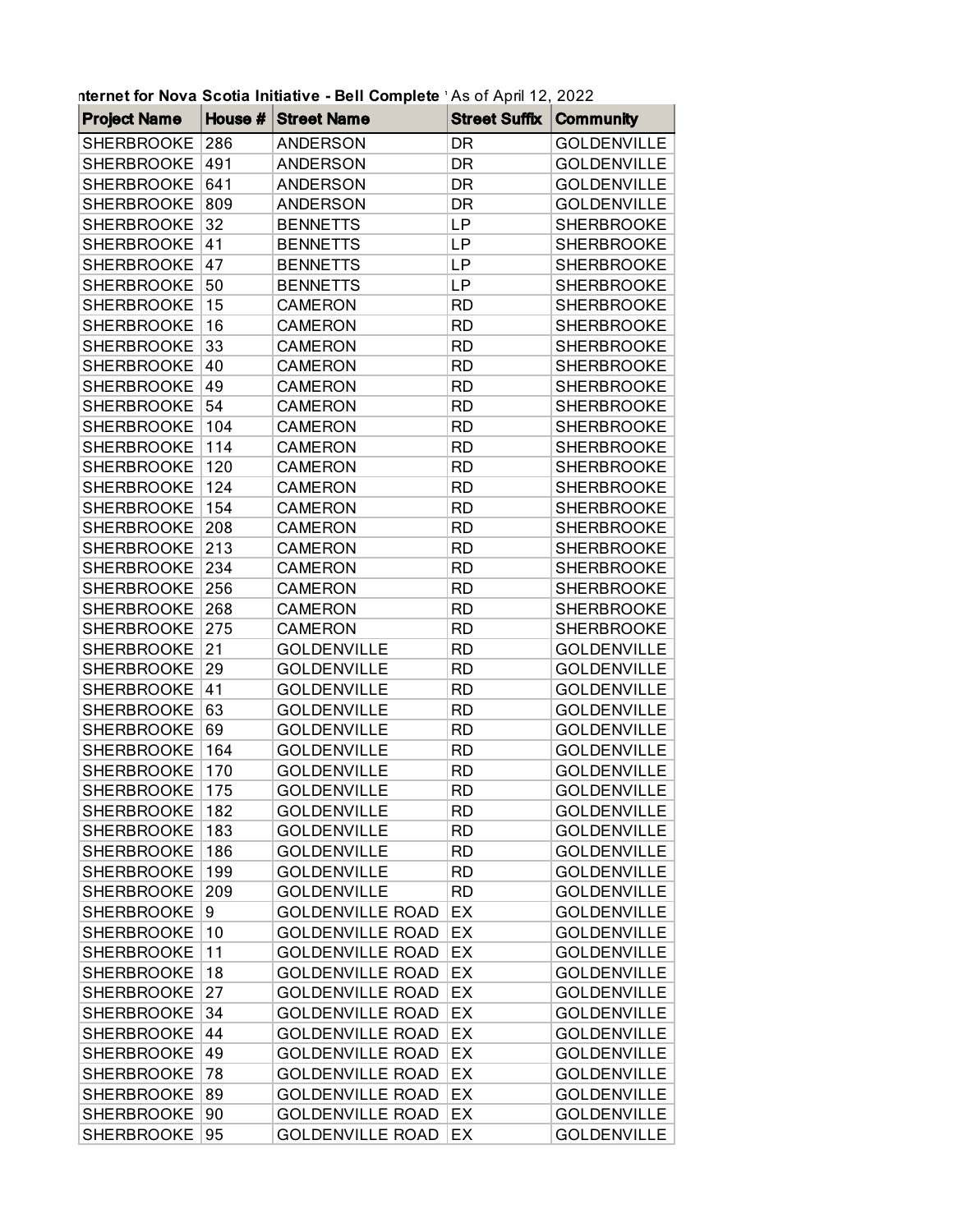| <b>SHERBROOKE</b> | 106   | <b>GOLDENVILLE ROAD</b> | EX        | GOLDENVILLE        |
|-------------------|-------|-------------------------|-----------|--------------------|
| <b>SHERBROOKE</b> | 90A   | <b>GOLDENVILLE ROAD</b> | EX        | <b>GOLDENVILLE</b> |
| <b>SHERBROOKE</b> | 7388  | <b>HIGHWAY 7</b>        | HY        | <b>GOLDENVILLE</b> |
| <b>SHERBROOKE</b> | 7600  | <b>HIGHWAY 7</b>        | HY        | <b>GOLDENVILLE</b> |
| <b>SHERBROOKE</b> | 7757  | <b>HIGHWAY 7</b>        | HY        | <b>SHERBROOKE</b>  |
| <b>SHERBROOKE</b> | 7759  | <b>HIGHWAY 7</b>        | HY        | <b>SHERBROOKE</b>  |
| <b>SHERBROOKE</b> | 7975  | <b>HIGHWAY 7</b>        | HY        | <b>SHERBROOKE</b>  |
| <b>SHERBROOKE</b> | 8000  | <b>HIGHWAY 7</b>        | HY        | <b>SHERBROOKE</b>  |
| <b>SHERBROOKE</b> | 8004  | <b>HIGHWAY 7</b>        | HY        | <b>SHERBROOKE</b>  |
| <b>SHERBROOKE</b> | 8006  | <b>HIGHWAY 7</b>        | HY        | <b>SHERBROOKE</b>  |
| <b>SHERBROOKE</b> | 8010  | <b>HIGHWAY 7</b>        | HY        | <b>SHERBROOKE</b>  |
| <b>SHERBROOKE</b> | 8013  | <b>HIGHWAY 7</b>        | HY        | <b>SHERBROOKE</b>  |
| <b>SHERBROOKE</b> | 8015  | <b>HIGHWAY 7</b>        | HY        | <b>SHERBROOKE</b>  |
| <b>SHERBROOKE</b> | 8033  | <b>HIGHWAY 7</b>        | HY        | <b>SHERBROOKE</b>  |
| <b>SHERBROOKE</b> | 8037  | <b>HIGHWAY 7</b>        | HY        | <b>SHERBROOKE</b>  |
| <b>SHERBROOKE</b> | 8043  | <b>HIGHWAY 7</b>        | HY        | <b>SHERBROOKE</b>  |
| <b>SHERBROOKE</b> | 8048  | <b>HIGHWAY 7</b>        | HY        | <b>SHERBROOKE</b>  |
| <b>SHERBROOKE</b> | 8056  | <b>HIGHWAY 7</b>        | HY        | <b>SHERBROOKE</b>  |
| <b>SHERBROOKE</b> | 8057  | <b>HIGHWAY 7</b>        | HY        | <b>SHERBROOKE</b>  |
| <b>SHERBROOKE</b> | 8059  | <b>HIGHWAY 7</b>        | HY        | <b>SHERBROOKE</b>  |
| <b>SHERBROOKE</b> | 8073  | <b>HIGHWAY 7</b>        | HY        | <b>SHERBROOKE</b>  |
| <b>SHERBROOKE</b> | 7975A | <b>HIGHWAY 7</b>        | HY        | <b>SHERBROOKE</b>  |
| <b>SHERBROOKE</b> | 23    | <b>HOSPITAL</b>         | <b>RD</b> | <b>SHERBROOKE</b>  |
| <b>SHERBROOKE</b> | 25    | <b>HOSPITAL</b>         | <b>RD</b> | <b>SHERBROOKE</b>  |
| <b>SHERBROOKE</b> | 35    | <b>HOSPITAL</b>         | <b>RD</b> | <b>SHERBROOKE</b>  |
| <b>SHERBROOKE</b> | 45    | <b>HOSPITAL</b>         | <b>RD</b> | <b>SHERBROOKE</b>  |
| <b>SHERBROOKE</b> | 65    | <b>HOSPITAL</b>         | <b>RD</b> | <b>SHERBROOKE</b>  |
| <b>SHERBROOKE</b> | 76    | <b>HOSPITAL</b>         | <b>RD</b> | <b>SHERBROOKE</b>  |
| <b>SHERBROOKE</b> | 91    | <b>HOSPITAL</b>         | <b>RD</b> | <b>SHERBROOKE</b>  |
| <b>SHERBROOKE</b> | 93    | <b>HOSPITAL</b>         | <b>RD</b> | <b>SHERBROOKE</b>  |
| <b>SHERBROOKE</b> | 99    | <b>HOSPITAL</b>         | <b>RD</b> | <b>SHERBROOKE</b>  |
| <b>SHERBROOKE</b> | 150   | <b>HOSPITAL</b>         | <b>RD</b> | <b>SHERBROOKE</b>  |
| <b>SHERBROOKE</b> | 159   | <b>HOSPITAL</b>         | <b>RD</b> | <b>SHERBROOKE</b>  |
| <b>SHERBROOKE</b> | 23A   | <b>HOSPITAL</b>         | <b>RD</b> | <b>SHERBROOKE</b>  |
| SHERBROOKE 40     |       | <b>RIVERSIDE</b>        | DR        | <b>GOLDENVILLE</b> |
| <b>SHERBROOKE</b> | 200   | <b>RIVERSIDE</b>        | DR        | <b>GOLDENVILLE</b> |
| <b>SHERBROOKE</b> | 11    | <b>COURT</b>            | <b>ST</b> | <b>SHERBROOKE</b>  |
| <b>SHERBROOKE</b> | 25    | <b>COURT</b>            | <b>ST</b> | SHERBROOKE         |
| <b>SHERBROOKE</b> | 35    | <b>COURT</b>            | <b>ST</b> | <b>SHERBROOKE</b>  |
| <b>SHERBROOKE</b> | 58    | <b>COURT</b>            | ST        | <b>SHERBROOKE</b>  |
| <b>SHERBROOKE</b> | 60    | <b>COURT</b>            | <b>ST</b> | <b>SHERBROOKE</b>  |
| <b>SHERBROOKE</b> | 8106  | <b>HIGHWAY 7</b>        | HY        | <b>SHERBROOKE</b>  |
| <b>SHERBROOKE</b> | 8107  | <b>HIGHWAY 7</b>        | HY        | <b>SHERBROOKE</b>  |
| <b>SHERBROOKE</b> | 8121  | <b>HIGHWAY 7</b>        | HY        | <b>SHERBROOKE</b>  |
| <b>SHERBROOKE</b> | 8127  | <b>HIGHWAY 7</b>        | HY        | <b>SHERBROOKE</b>  |
| <b>SHERBROOKE</b> | 8130  | <b>HIGHWAY 7</b>        | HY        | <b>SHERBROOKE</b>  |
| <b>SHERBROOKE</b> | 8133  | <b>HIGHWAY 7</b>        | HY        | <b>SHERBROOKE</b>  |
| <b>SHERBROOKE</b> | 8140  | <b>HIGHWAY 7</b>        | HY        | <b>SHERBROOKE</b>  |
| <b>SHERBROOKE</b> | 8143  | <b>HIGHWAY 7</b>        | HY        | <b>SHERBROOKE</b>  |
| <b>SHERBROOKE</b> | 8145  | <b>HIGHWAY 7</b>        | HY        | SHERBROOKE         |
| <b>SHERBROOKE</b> | 8149  | <b>HIGHWAY 7</b>        | HY        | <b>SHERBROOKE</b>  |
| <b>SHERBROOKE</b> | 8152  | <b>HIGHWAY 7</b>        | HY        | SHERBROOKE         |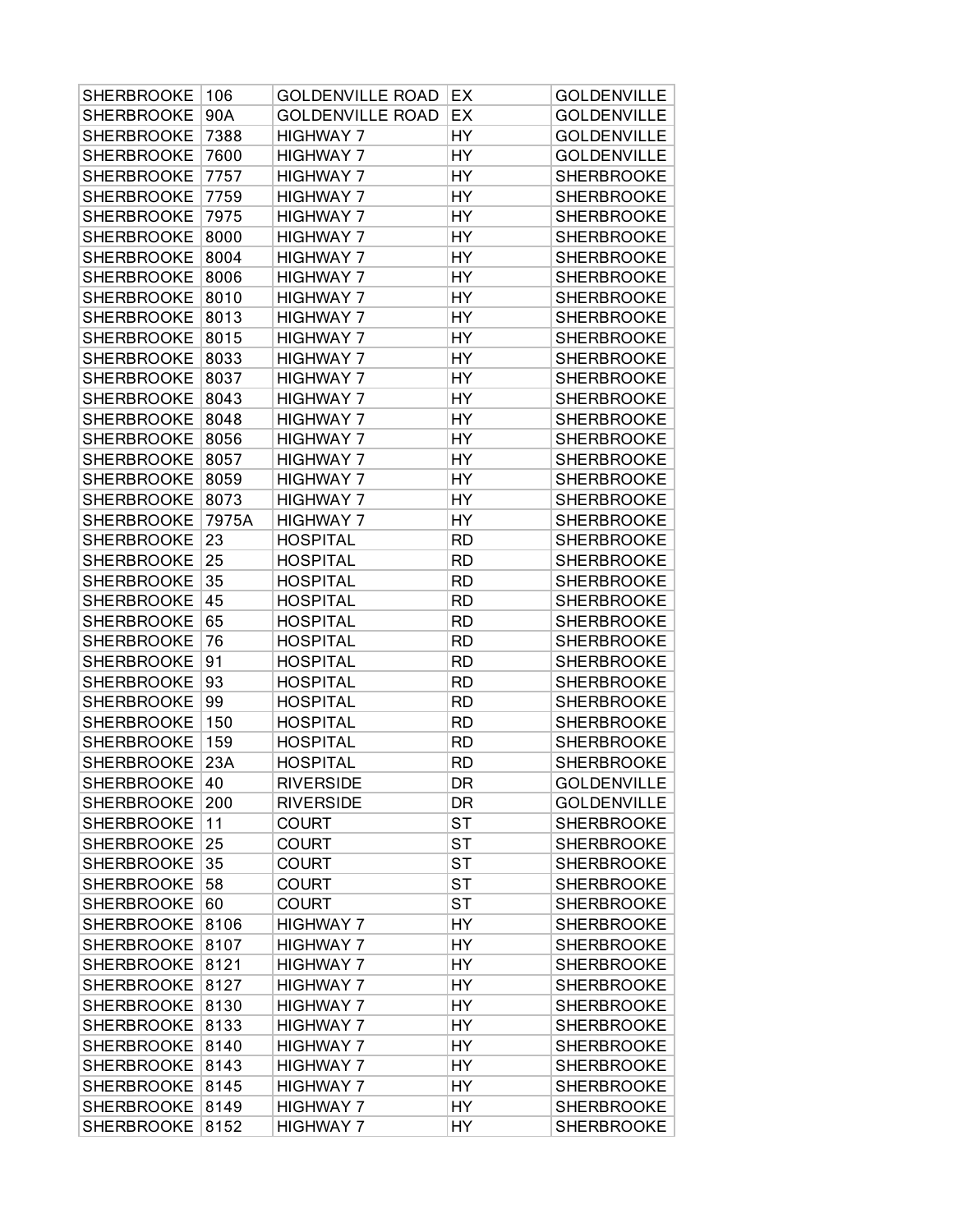| <b>SHERBROOKE</b> | 8153  | <b>HIGHWAY 7</b> | HY        | <b>SHERBROOKE</b> |
|-------------------|-------|------------------|-----------|-------------------|
| <b>SHERBROOKE</b> | 8159  | <b>HIGHWAY 7</b> | HY        | <b>SHERBROOKE</b> |
| <b>SHERBROOKE</b> | 8161  | <b>HIGHWAY 7</b> | HY        | <b>SHERBROOKE</b> |
| <b>SHERBROOKE</b> | 8164  | <b>HIGHWAY 7</b> | HY        | <b>SHERBROOKE</b> |
| <b>SHERBROOKE</b> | 8174  | <b>HIGHWAY 7</b> | HY        | <b>SHERBROOKE</b> |
| <b>SHERBROOKE</b> | 8175  | <b>HIGHWAY 7</b> | HY        | <b>SHERBROOKE</b> |
| SHERBROOKE        | 8177  | <b>HIGHWAY 7</b> | HY        | <b>SHERBROOKE</b> |
| SHERBROOKE        | 8180  | <b>HIGHWAY 7</b> | HY        | <b>SHERBROOKE</b> |
| <b>SHERBROOKE</b> | 8185  | <b>HIGHWAY 7</b> | HY        | <b>SHERBROOKE</b> |
| <b>SHERBROOKE</b> | 8186  | <b>HIGHWAY 7</b> | HY        | <b>SHERBROOKE</b> |
| <b>SHERBROOKE</b> | 8189  | <b>HIGHWAY 7</b> | HY        | <b>SHERBROOKE</b> |
| <b>SHERBROOKE</b> | 8192  | <b>HIGHWAY 7</b> | HY        | <b>SHERBROOKE</b> |
| SHERBROOKE        | 8193  | <b>HIGHWAY 7</b> | HY        | <b>SHERBROOKE</b> |
| <b>SHERBROOKE</b> | 8195  | <b>HIGHWAY 7</b> | HY        | <b>SHERBROOKE</b> |
| <b>SHERBROOKE</b> | 8196  | <b>HIGHWAY 7</b> | HY        | <b>SHERBROOKE</b> |
| <b>SHERBROOKE</b> | 8198  | <b>HIGHWAY 7</b> | HY        | <b>SHERBROOKE</b> |
| <b>SHERBROOKE</b> | 8201  | <b>HIGHWAY 7</b> | HY        | <b>SHERBROOKE</b> |
| <b>SHERBROOKE</b> | 8202  | <b>HIGHWAY 7</b> | HY        | <b>SHERBROOKE</b> |
| SHERBROOKE        | 8208  | <b>HIGHWAY 7</b> | HY        | <b>SHERBROOKE</b> |
| <b>SHERBROOKE</b> | 8216  | <b>HIGHWAY 7</b> | HY        | <b>SHERBROOKE</b> |
| <b>SHERBROOKE</b> | 8217  | <b>HIGHWAY 7</b> | HY        | <b>SHERBROOKE</b> |
| <b>SHERBROOKE</b> | 8218  | <b>HIGHWAY 7</b> | HY        | <b>SHERBROOKE</b> |
| <b>SHERBROOKE</b> | 8225  | <b>HIGHWAY 7</b> | HY        | <b>SHERBROOKE</b> |
| <b>SHERBROOKE</b> | 8226  | <b>HIGHWAY 7</b> | HY        | <b>SHERBROOKE</b> |
| SHERBROOKE        | 8229  | <b>HIGHWAY 7</b> | HY        | <b>SHERBROOKE</b> |
| <b>SHERBROOKE</b> | 8232  | <b>HIGHWAY 7</b> | HY        | <b>SHERBROOKE</b> |
| <b>SHERBROOKE</b> | 8235  | <b>HIGHWAY 7</b> | HY        | <b>SHERBROOKE</b> |
| <b>SHERBROOKE</b> | 8296  | <b>HIGHWAY 7</b> | HY        | <b>SHERBROOKE</b> |
| <b>SHERBROOKE</b> | 8404  | <b>HIGHWAY 7</b> | HY        | <b>SHERBROOKE</b> |
| <b>SHERBROOKE</b> | 8648  | <b>HIGHWAY 7</b> | HY        | <b>SHERBROOKE</b> |
| SHERBROOKE        | 8664  | <b>HIGHWAY 7</b> | HY        | <b>SHERBROOKE</b> |
| <b>SHERBROOKE</b> | 8174A | <b>HIGHWAY 7</b> | HY        | <b>SHERBROOKE</b> |
| <b>SHERBROOKE</b> | 8235A | <b>HIGHWAY 7</b> | HY        | <b>SHERBROOKE</b> |
| <b>SHERBROOKE</b> | 8235F | <b>HIGHWAY 7</b> | HY        | <b>SHERBROOKE</b> |
| SHERBROOKE        | 3     | MAIN             | <b>ST</b> | SHERBROOKE        |
| <b>SHERBROOKE</b> | 6     | <b>MAIN</b>      | SТ        | <b>SHERBROOKE</b> |
| <b>SHERBROOKE</b> | 7     | <b>MAIN</b>      | ST        | <b>SHERBROOKE</b> |
| <b>SHERBROOKE</b> | 11    | <b>MAIN</b>      | ST        | <b>SHERBROOKE</b> |
| <b>SHERBROOKE</b> | 14    | <b>MAIN</b>      | <b>ST</b> | <b>SHERBROOKE</b> |
| <b>SHERBROOKE</b> | 15    | <b>MAIN</b>      | ST        | <b>SHERBROOKE</b> |
| SHERBROOKE        | 16    | <b>MAIN</b>      | <b>ST</b> | <b>SHERBROOKE</b> |
| <b>SHERBROOKE</b> | 17    | <b>MAIN</b>      | ST        | <b>SHERBROOKE</b> |
| SHERBROOKE        | 21    | <b>MAIN</b>      | ST        | <b>SHERBROOKE</b> |
| <b>SHERBROOKE</b> | 24    | <b>MAIN</b>      | ST        | <b>SHERBROOKE</b> |
| <b>SHERBROOKE</b> | 27    | <b>MAIN</b>      | <b>ST</b> | <b>SHERBROOKE</b> |
| <b>SHERBROOKE</b> | 31    | <b>MAIN</b>      | ST        | <b>SHERBROOKE</b> |
| <b>SHERBROOKE</b> | 34    | <b>MAIN</b>      | <b>ST</b> | <b>SHERBROOKE</b> |
| <b>SHERBROOKE</b> | 35    | <b>MAIN</b>      | ST        | <b>SHERBROOKE</b> |
| SHERBROOKE        | 158   | <b>MILL</b>      | ST        | <b>SHERBROOKE</b> |
| <b>SHERBROOKE</b> | 6     | <b>OLD ROAD</b>  | HL        | <b>SHERBROOKE</b> |
| <b>SHERBROOKE</b> | 38    | <b>OLD ROAD</b>  | HL        | <b>SHERBROOKE</b> |
| <b>SHERBROOKE</b> | 40    | <b>OLD ROAD</b>  | HL        | <b>SHERBROOKE</b> |
|                   |       |                  |           |                   |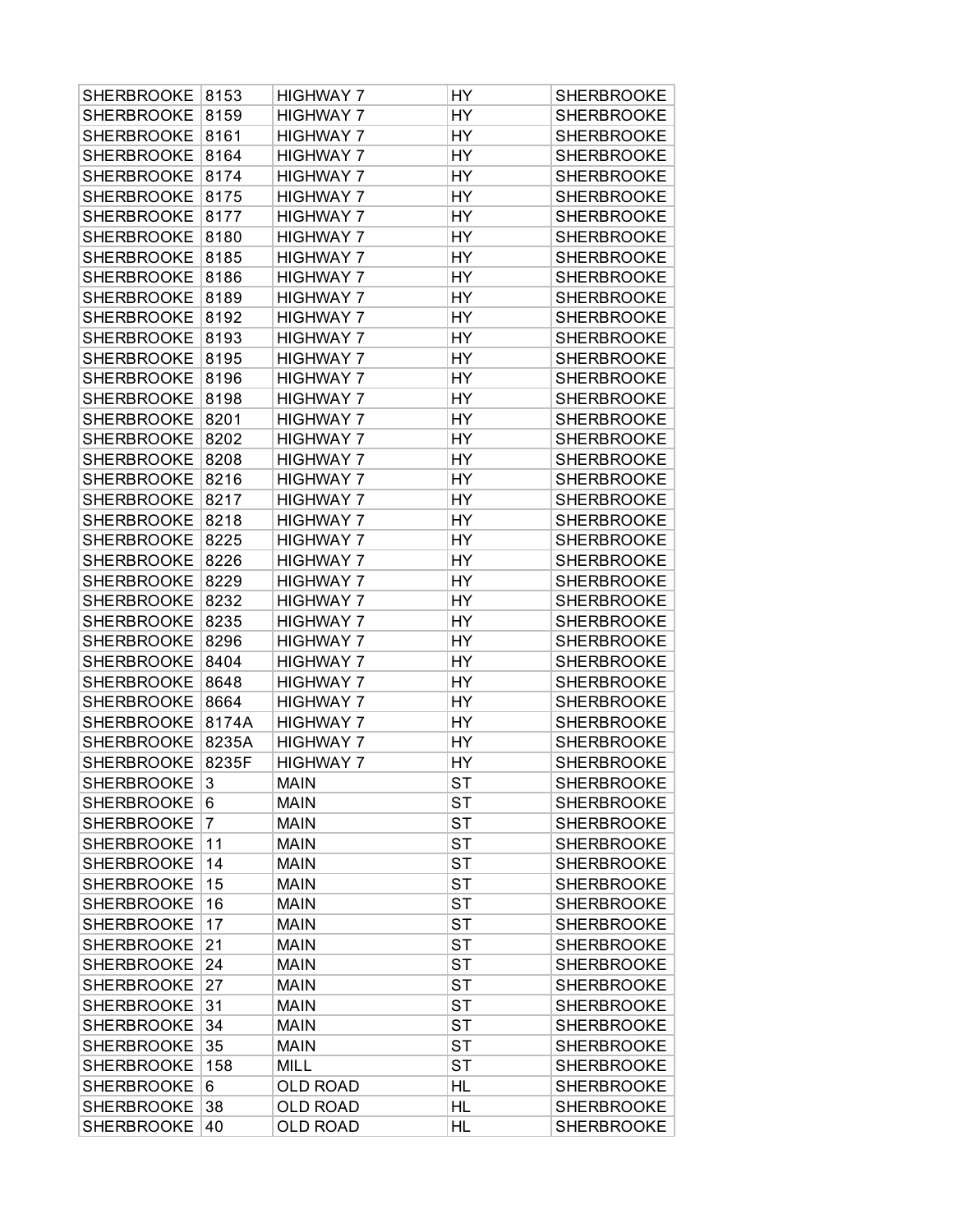| <b>SHERBROOKE</b> | 43   | OLD ROAD           | HL        | <b>SHERBROOKE</b>      |
|-------------------|------|--------------------|-----------|------------------------|
| <b>SHERBROOKE</b> | 50   | <b>OLD ROAD</b>    | HL        | <b>SHERBROOKE</b>      |
| <b>SHERBROOKE</b> | 58   | <b>OLD ROAD</b>    | HL        | <b>SHERBROOKE</b>      |
| <b>SHERBROOKE</b> | 60   | <b>OLD ROAD</b>    | HL        | <b>SHERBROOKE</b>      |
| <b>SHERBROOKE</b> | 72   | <b>OLD ROAD</b>    | <b>HL</b> | <b>SHERBROOKE</b>      |
| <b>SHERBROOKE</b> | 78   | <b>OLD ROAD</b>    | HL        | <b>SHERBROOKE</b>      |
| <b>SHERBROOKE</b> | 84   | <b>OLD ROAD</b>    | HL        | <b>SHERBROOKE</b>      |
| <b>SHERBROOKE</b> | 87   | <b>OLD ROAD</b>    | HL        | <b>SHERBROOKE</b>      |
| <b>SHERBROOKE</b> | 90   | <b>OLD ROAD</b>    | HL        | <b>SHERBROOKE</b>      |
| <b>SHERBROOKE</b> | 91   | <b>OLD ROAD</b>    | HL        | <b>SHERBROOKE</b>      |
| <b>SHERBROOKE</b> | 96   | <b>OLD ROAD</b>    | <b>HL</b> | <b>SHERBROOKE</b>      |
| <b>SHERBROOKE</b> | 104  | <b>OLD ROAD</b>    | HL        | <b>SHERBROOKE</b>      |
| <b>SHERBROOKE</b> | 112  | <b>OLD ROAD</b>    | HL        | <b>SHERBROOKE</b>      |
| <b>SHERBROOKE</b> | 118  | <b>OLD ROAD</b>    | HL        | <b>SHERBROOKE</b>      |
| <b>SHERBROOKE</b> | 120  | <b>OLD ROAD</b>    | HL        | <b>SHERBROOKE</b>      |
| <b>SHERBROOKE</b> | 121  | <b>OLD ROAD</b>    | HL        | <b>SHERBROOKE</b>      |
| <b>SHERBROOKE</b> | 128  | <b>OLD ROAD</b>    | HL        | <b>SHERBROOKE</b>      |
| <b>SHERBROOKE</b> | 132  | <b>OLD ROAD</b>    | HL        | <b>SHERBROOKE</b>      |
| <b>SHERBROOKE</b> | 142  | <b>OLD ROAD</b>    | HL        | <b>SHERBROOKE</b>      |
| <b>SHERBROOKE</b> | 147  | <b>OLD ROAD</b>    | HL        | <b>SHERBROOKE</b>      |
| <b>SHERBROOKE</b> | 164  | <b>OLD ROAD</b>    | HL        | <b>SHERBROOKE</b>      |
| <b>SHERBROOKE</b> | 319  | <b>OLD ROAD</b>    | HL        | <b>SHERBROOKE</b>      |
| <b>SHERBROOKE</b> | 357  | <b>OLD ROAD</b>    | HL        | <b>SHERBROOKE</b>      |
| <b>SHERBROOKE</b> | 60A  | <b>OLD ROAD</b>    | HL        | <b>SHERBROOKE</b>      |
| <b>SHERBROOKE</b> | 9    | <b>RESTORATION</b> | <b>DR</b> | <b>SHERBROOKE</b>      |
| <b>SHERBROOKE</b> | 12   | <b>RESTORATION</b> | DR        | <b>SHERBROOKE</b>      |
| <b>SHERBROOKE</b> | 15   | <b>RESTORATION</b> | DR        | <b>SHERBROOKE</b>      |
| <b>SHERBROOKE</b> | 19   | <b>RESTORATION</b> | DR        | <b>SHERBROOKE</b>      |
| <b>SHERBROOKE</b> | 23   | <b>RESTORATION</b> | DR        | <b>SHERBROOKE</b>      |
| <b>SHERBROOKE</b> | 24   | <b>RESTORATION</b> | DR        | <b>SHERBROOKE</b>      |
| <b>SHERBROOKE</b> | 27   | <b>RESTORATION</b> | DR        | <b>SHERBROOKE</b>      |
| <b>SHERBROOKE</b> | 15   | <b>SCARLETT</b>    | LN        | <b>SHERBROOKE</b>      |
| <b>SHERBROOKE</b> | 19   | <b>SCARLETT</b>    | LN        | <b>SHERBROOKE</b>      |
| <b>SHERBROOKE</b> | 20   | <b>SCARLETT</b>    | LN        | <b>SHERBROOKE</b>      |
| SHERBROOKE 2889   |      | <b>SONORA</b>      | <b>RD</b> | ST. MARYS RIVER        |
| <b>SHERBROOKE</b> | 2929 | SONORA             | <b>RD</b> | <b>ST. MARYS RIVER</b> |
| SHERBROOKE        | 2930 | SONORA             | <b>RD</b> | <b>ST. MARYS RIVER</b> |
| SHERBROOKE        | 2950 | SONORA             | <b>RD</b> | <b>ST. MARYS RIVER</b> |
| SHERBROOKE        | 2986 | SONORA             | RD        | <b>ST. MARYS RIVER</b> |
| <b>SHERBROOKE</b> | 3093 | SONORA             | <b>RD</b> | <b>ST. MARYS RIVER</b> |
| SHERBROOKE        | 3143 | <b>SONORA</b>      | <b>RD</b> | <b>ST. MARYS RIVER</b> |
| SHERBROOKE        | 3145 | SONORA             | RD        | <b>ST. MARYS RIVER</b> |
| SHERBROOKE        | 3241 | SONORA             | <b>RD</b> | <b>ST. MARYS RIVER</b> |
| SHERBROOKE 3283   |      | SONORA             | <b>RD</b> | <b>ST. MARYS RIVER</b> |
| SHERBROOKE        | 3324 | SONORA             | <b>RD</b> | <b>ST. MARYS RIVER</b> |
| SHERBROOKE        | 3334 | SONORA             | <b>RD</b> | <b>ST. MARYS RIVER</b> |
| SHERBROOKE        | 3413 | SONORA             | <b>RD</b> | <b>SHERBROOKE</b>      |
| SHERBROOKE        | 3421 | SONORA             | RD        | <b>SHERBROOKE</b>      |
| SHERBROOKE        | 3433 | SONORA             | <b>RD</b> | <b>SHERBROOKE</b>      |
| SHERBROOKE        | 3523 | SONORA             | <b>RD</b> | <b>SHERBROOKE</b>      |
| SHERBROOKE        | 3550 | SONORA             | <b>RD</b> | <b>SHERBROOKE</b>      |
| SHERBROOKE        | 3580 | SONORA             | <b>RD</b> | <b>SHERBROOKE</b>      |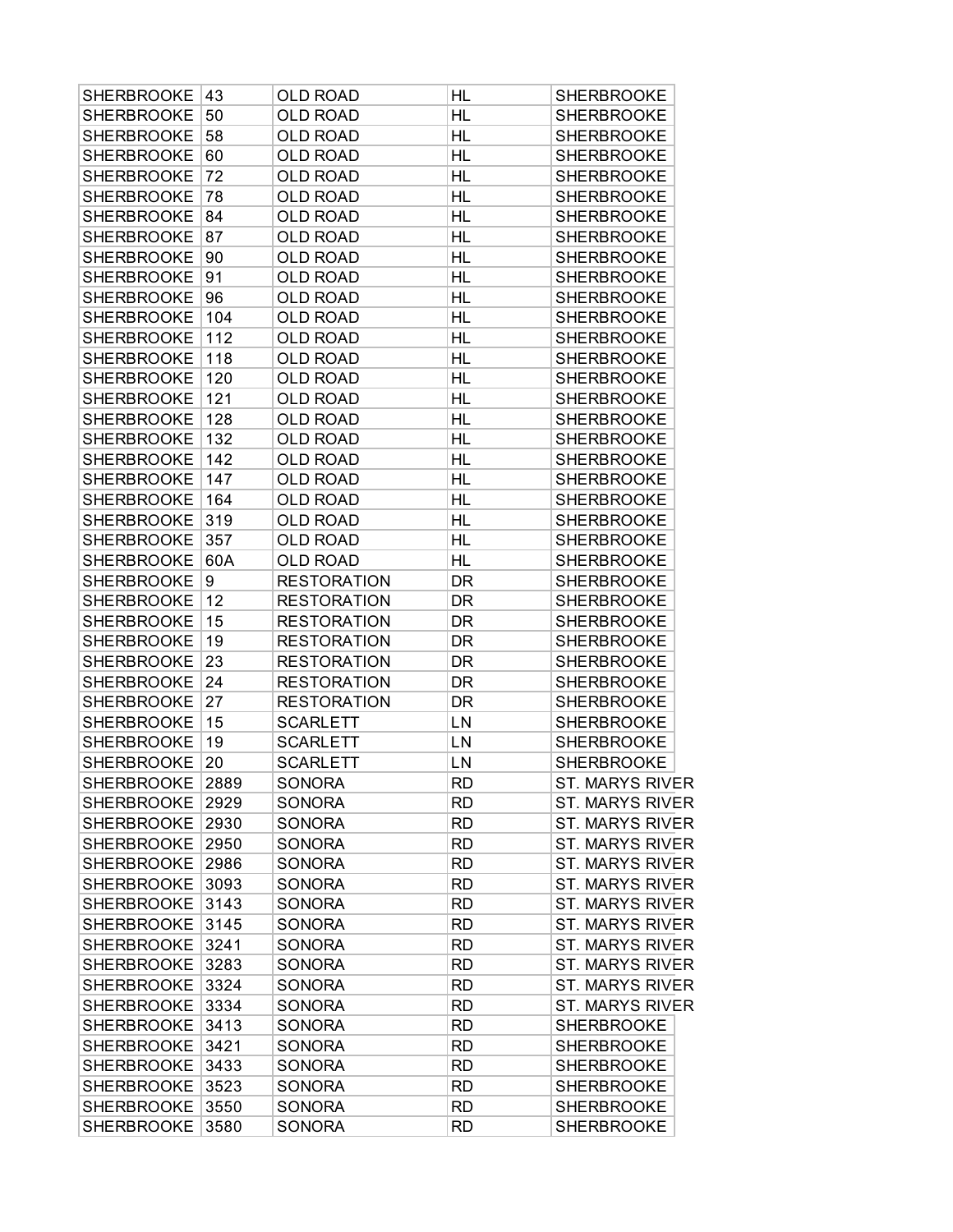| <b>SHERBROOKE</b> | 3630  | SONORA                 | <b>RD</b> | <b>SHERBROOKE</b>      |
|-------------------|-------|------------------------|-----------|------------------------|
| <b>SHERBROOKE</b> | 3631  | <b>SONORA</b>          | <b>RD</b> | <b>SHERBROOKE</b>      |
| <b>SHERBROOKE</b> | 3691  | <b>SONORA</b>          | <b>RD</b> | <b>SHERBROOKE</b>      |
| <b>SHERBROOKE</b> | 3738  | <b>SONORA</b>          | <b>RD</b> | <b>SHERBROOKE</b>      |
| <b>SHERBROOKE</b> | 3767  | <b>SONORA</b>          | <b>RD</b> | <b>SHERBROOKE</b>      |
| <b>SHERBROOKE</b> | 3791  | <b>SONORA</b>          | <b>RD</b> | <b>SHERBROOKE</b>      |
| <b>SHERBROOKE</b> | 3814  | <b>SONORA</b>          | <b>RD</b> | <b>SHERBROOKE</b>      |
| <b>SHERBROOKE</b> | 3819  | <b>SONORA</b>          | <b>RD</b> | <b>SHERBROOKE</b>      |
| <b>SHERBROOKE</b> | 3830  | <b>SONORA</b>          | <b>RD</b> | <b>SHERBROOKE</b>      |
| <b>SHERBROOKE</b> | 3843  | <b>SONORA</b>          | <b>RD</b> | <b>SHERBROOKE</b>      |
| <b>SHERBROOKE</b> | 3850  | <b>SONORA</b>          | <b>RD</b> | <b>SHERBROOKE</b>      |
| <b>SHERBROOKE</b> | 3857  | <b>SONORA</b>          | <b>RD</b> | <b>SHERBROOKE</b>      |
| <b>SHERBROOKE</b> | 3867  | <b>SONORA</b>          | <b>RD</b> | <b>SHERBROOKE</b>      |
| <b>SHERBROOKE</b> | 3868  | <b>SONORA</b>          | <b>RD</b> | <b>SHERBROOKE</b>      |
| <b>SHERBROOKE</b> | 3887  | <b>SONORA</b>          | <b>RD</b> | <b>SHERBROOKE</b>      |
| <b>SHERBROOKE</b> | 3918  | <b>SONORA</b>          | <b>RD</b> | <b>SHERBROOKE</b>      |
| <b>SHERBROOKE</b> | 3928  | <b>SONORA</b>          | <b>RD</b> | <b>SHERBROOKE</b>      |
| <b>SHERBROOKE</b> | 3979  | <b>SONORA</b>          | <b>RD</b> | <b>SHERBROOKE</b>      |
| <b>SHERBROOKE</b> | 3987  | <b>SONORA</b>          | <b>RD</b> | <b>SHERBROOKE</b>      |
| <b>SHERBROOKE</b> | 4008  | <b>SONORA</b>          | <b>RD</b> | <b>SHERBROOKE</b>      |
| <b>SHERBROOKE</b> | 4012  | <b>SONORA</b>          | <b>RD</b> | <b>SHERBROOKE</b>      |
| <b>SHERBROOKE</b> | 4014  | <b>SONORA</b>          | <b>RD</b> | <b>SHERBROOKE</b>      |
| <b>SHERBROOKE</b> | 4022  | <b>SONORA</b>          | <b>RD</b> | <b>SHERBROOKE</b>      |
| <b>SHERBROOKE</b> | 4028  | <b>SONORA</b>          | <b>RD</b> | <b>SHERBROOKE</b>      |
| <b>SHERBROOKE</b> | 4036  | <b>SONORA</b>          | <b>RD</b> | <b>SHERBROOKE</b>      |
| <b>SHERBROOKE</b> | 4037  | <b>SONORA</b>          | <b>RD</b> | <b>SHERBROOKE</b>      |
| <b>SHERBROOKE</b> | 4038  | <b>SONORA</b>          | <b>RD</b> | <b>SHERBROOKE</b>      |
| <b>SHERBROOKE</b> | 4040  | <b>SONORA</b>          | <b>RD</b> | <b>SHERBROOKE</b>      |
| <b>SHERBROOKE</b> | 4110  | <b>SONORA</b>          | <b>RD</b> | <b>SHERBROOKE</b>      |
| <b>SHERBROOKE</b> | 4114  | <b>SONORA</b>          | <b>RD</b> | <b>SHERBROOKE</b>      |
| <b>SHERBROOKE</b> | 4132  | <b>SONORA</b>          | <b>RD</b> | <b>SHERBROOKE</b>      |
| <b>SHERBROOKE</b> | 4133  | <b>SONORA</b>          | <b>RD</b> | <b>SHERBROOKE</b>      |
| <b>SHERBROOKE</b> | 4148  | <b>SONORA</b>          | RD        | <b>SHERBROOKE</b>      |
| <b>SHERBROOKE</b> | 4153  | <b>SONORA</b>          | RD        | <b>SHERBROOKE</b>      |
| SHERBROOKE 4155   |       | <b>SONORA</b>          | <b>RD</b> | <b>SHERBROOKE</b>      |
| SHERBROOKE        | 4158  | SONORA                 | <b>RD</b> | <b>SHERBROOKE</b>      |
| SHERBROOKE 4159   |       | <b>SONORA</b>          | <b>RD</b> | <b>SHERBROOKE</b>      |
| SHERBROOKE 4160   |       | <b>SONORA</b>          | <b>RD</b> | <b>SHERBROOKE</b>      |
| SHERBROOKE 4174   |       | <b>SONORA</b>          | <b>RD</b> | <b>SHERBROOKE</b>      |
| SHERBROOKE 4184   |       | <b>SONORA</b>          | <b>RD</b> | <b>SHERBROOKE</b>      |
| SHERBROOKE 4186   |       | <b>SONORA</b>          | <b>RD</b> | <b>SHERBROOKE</b>      |
| SHERBROOKE        | 4192  | <b>SONORA</b>          | <b>RD</b> | <b>SHERBROOKE</b>      |
| SHERBROOKE        | 4198  | <b>SONORA</b>          | <b>RD</b> | <b>SHERBROOKE</b>      |
| SHERBROOKE 4208   |       | <b>SONORA</b>          | <b>RD</b> | <b>SHERBROOKE</b>      |
| SHERBROOKE 4230   |       | <b>SONORA</b>          | <b>RD</b> | <b>SHERBROOKE</b>      |
| SHERBROOKE 4249   |       | <b>SONORA</b>          | <b>RD</b> | <b>SHERBROOKE</b>      |
| <b>SHERBROOKE</b> | 4253  | <b>SONORA</b>          | <b>RD</b> | <b>SHERBROOKE</b>      |
| <b>SHERBROOKE</b> | 4260  | <b>SONORA</b>          | <b>RD</b> | <b>SHERBROOKE</b>      |
| SHERBROOKE        | 4262  | <b>SONORA</b>          | <b>RD</b> | <b>SHERBROOKE</b>      |
| SHERBROOKE        | 4186A | <b>SONORA</b>          | <b>RD</b> | <b>SHERBROOKE</b>      |
| <b>SHERBROOKE</b> | 172   | <b>ST MARY'S POINT</b> | <b>RD</b> | <b>ST. MARYS RIVER</b> |
| <b>SHERBROOKE</b> | 2     | <b>THIRD</b>           | ST        | <b>SHERBROOKE</b>      |
|                   |       |                        |           |                        |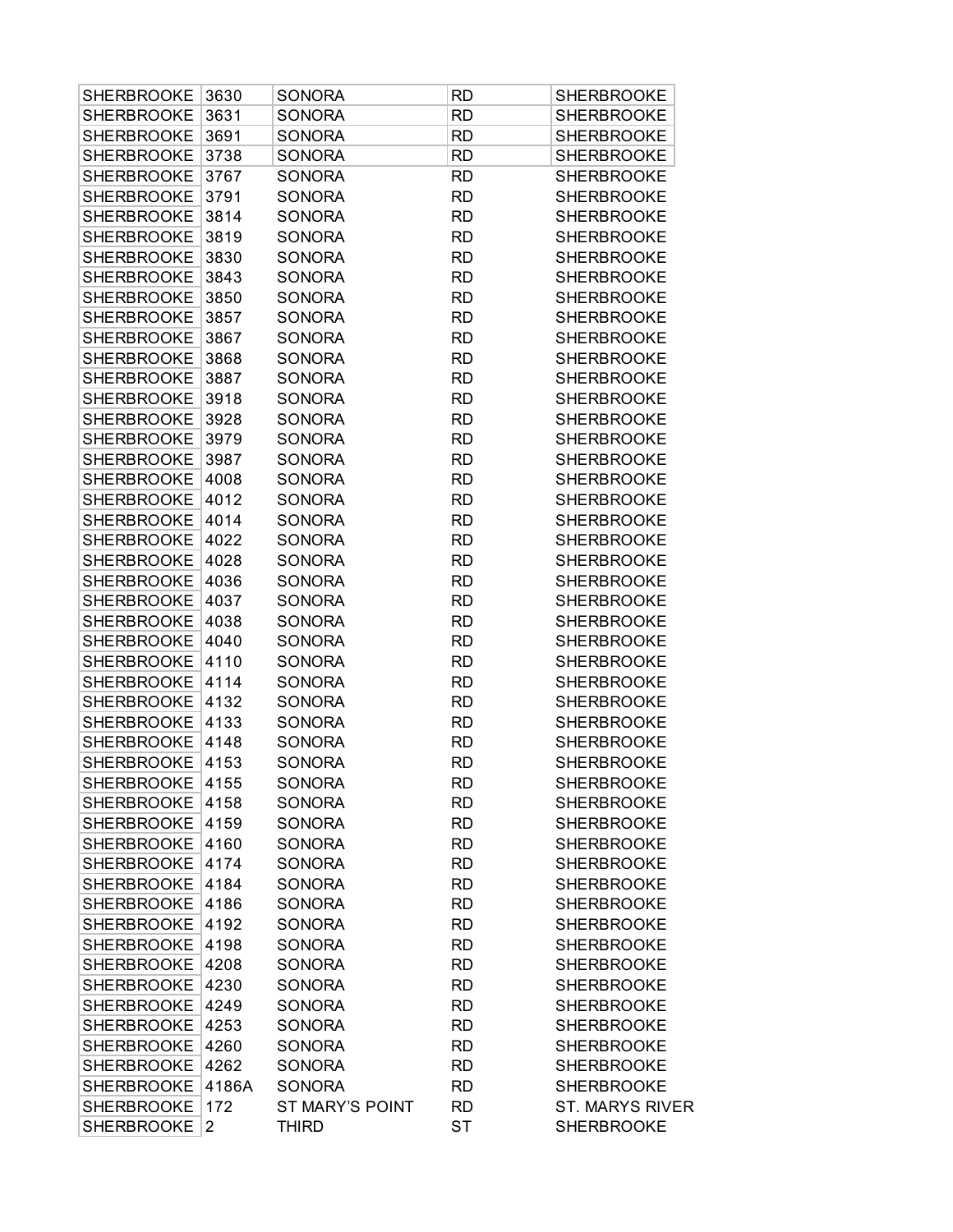| <b>SHERBROOKE</b> | 12             | <b>THIRD</b>     | ST        | <b>SHERBROOKE</b> |
|-------------------|----------------|------------------|-----------|-------------------|
| <b>SHERBROOKE</b> | 18             | <b>THIRD</b>     | <b>ST</b> | <b>SHERBROOKE</b> |
| <b>SHERBROOKE</b> | 46             | <b>THIRD</b>     | <b>ST</b> | <b>SHERBROOKE</b> |
| <b>SHERBROOKE</b> | 58             | <b>THIRD</b>     | <b>ST</b> | <b>SHERBROOKE</b> |
| <b>SHERBROOKE</b> | 60             | <b>THIRD</b>     | <b>ST</b> | <b>SHERBROOKE</b> |
| <b>SHERBROOKE</b> | 1              | <b>TIDAL</b>     | LN        | <b>SHERBROOKE</b> |
| <b>SHERBROOKE</b> | 3              | <b>TIDAL</b>     | LN        | <b>SHERBROOKE</b> |
| <b>SHERBROOKE</b> | 5              | <b>TIDAL</b>     | LN        | <b>SHERBROOKE</b> |
| <b>SHERBROOKE</b> | 7              | <b>TIDAL</b>     | LN        | <b>SHERBROOKE</b> |
| <b>SHERBROOKE</b> | 9              | <b>TIDAL</b>     | LN        | <b>SHERBROOKE</b> |
| <b>SHERBROOKE</b> | 4              | HIGHWAY 211      | HY        | <b>STILLWATER</b> |
| <b>SHERBROOKE</b> | $\overline{7}$ | HIGHWAY 211      | HY        | <b>STILLWATER</b> |
| <b>SHERBROOKE</b> | 25             | HIGHWAY 211      | HY        | <b>STILLWATER</b> |
| <b>SHERBROOKE</b> | 28             | HIGHWAY 211      | HY        | <b>STILLWATER</b> |
| <b>SHERBROOKE</b> | 47             | HIGHWAY 211      | HY        | <b>STILLWATER</b> |
| <b>SHERBROOKE</b> | 63             | HIGHWAY 211      | HY        | <b>STILLWATER</b> |
| <b>SHERBROOKE</b> | 67             | HIGHWAY 211      | HY        | <b>STILLWATER</b> |
| <b>SHERBROOKE</b> | 159            | HIGHWAY 211      | HY        | <b>STILLWATER</b> |
| <b>SHERBROOKE</b> | 166            | HIGHWAY 211      | HY        | <b>STILLWATER</b> |
| <b>SHERBROOKE</b> | 251            | HIGHWAY 211      | HY        | <b>STILLWATER</b> |
| <b>SHERBROOKE</b> | 263            | HIGHWAY 211      | HY        | <b>STILLWATER</b> |
| <b>SHERBROOKE</b> | 279            | HIGHWAY 211      | HY        | <b>STILLWATER</b> |
| <b>SHERBROOKE</b> | 299            | HIGHWAY 211      | HY        | <b>STILLWATER</b> |
| <b>SHERBROOKE</b> | 308            | HIGHWAY 211      | HY        | <b>STILLWATER</b> |
| <b>SHERBROOKE</b> | 321            | HIGHWAY 211      | HY        | <b>STILLWATER</b> |
| <b>SHERBROOKE</b> | 371            | HIGHWAY 211      | HY        | <b>STILLWATER</b> |
| <b>SHERBROOKE</b> | 420            | HIGHWAY 211      | HY        | <b>STILLWATER</b> |
| <b>SHERBROOKE</b> | 435            | HIGHWAY 211      | HY        | <b>STILLWATER</b> |
| <b>SHERBROOKE</b> | 482            | HIGHWAY 211      | HY        | <b>STILLWATER</b> |
| <b>SHERBROOKE</b> | 493            | HIGHWAY 211      | HY        | <b>STILLWATER</b> |
| <b>SHERBROOKE</b> | 518            | HIGHWAY 211      | HY        | <b>STILLWATER</b> |
| <b>SHERBROOKE</b> | 520            | HIGHWAY 211      | HY        | <b>STILLWATER</b> |
| <b>SHERBROOKE</b> | 532            | HIGHWAY 211      | HY        | <b>STILLWATER</b> |
| <b>SHERBROOKE</b> | 617            | HIGHWAY 211      | HY        | <b>STILLWATER</b> |
| SHERBROOKE 627    |                | HIGHWAY 211      | HY        | <b>STILLWATER</b> |
| <b>SHERBROOKE</b> | 159A           | HIGHWAY 211      | HΥ        | <b>STILLWATER</b> |
| <b>SHERBROOKE</b> | 67A            | HIGHWAY 211      | HΥ        | <b>STILLWATER</b> |
| <b>SHERBROOKE</b> | 8964           | <b>HIGHWAY 7</b> | HY        | <b>SHERBROOKE</b> |
| <b>SHERBROOKE</b> | 9040           | <b>HIGHWAY 7</b> | HY        | <b>STILLWATER</b> |
| <b>SHERBROOKE</b> | 9055           | <b>HIGHWAY 7</b> | HY        | <b>STILLWATER</b> |
| <b>SHERBROOKE</b> | 9144           | <b>HIGHWAY 7</b> | HY        | <b>STILLWATER</b> |
| <b>SHERBROOKE</b> | 9208           | <b>HIGHWAY 7</b> | HΥ        | <b>STILLWATER</b> |
| <b>SHERBROOKE</b> | 9220           | <b>HIGHWAY 7</b> | HΥ        | <b>STILLWATER</b> |
| <b>SHERBROOKE</b> | 9240           | <b>HIGHWAY 7</b> | HΥ        | <b>STILLWATER</b> |
| <b>SHERBROOKE</b> | 9266           | <b>HIGHWAY 7</b> | HΥ        | <b>STILLWATER</b> |
| <b>SHERBROOKE</b> | 9292           | <b>HIGHWAY 7</b> | HY        | <b>STILLWATER</b> |
| <b>SHERBROOKE</b> | 9330           | <b>HIGHWAY 7</b> | HY        | <b>STILLWATER</b> |
| <b>SHERBROOKE</b> | 9384           | <b>HIGHWAY 7</b> | HY        | <b>STILLWATER</b> |
| <b>SHERBROOKE</b> | 9388           | <b>HIGHWAY 7</b> | HΥ        | <b>STILLWATER</b> |
| <b>SHERBROOKE</b> | 9430           | <b>HIGHWAY 7</b> | HY        | <b>STILLWATER</b> |
| <b>SHERBROOKE</b> | 9432           | <b>HIGHWAY 7</b> | HY        | <b>STILLWATER</b> |
| SHERBROOKE        | 9438           | <b>HIGHWAY 7</b> | HY        | <b>STILLWATER</b> |
|                   |                |                  |           |                   |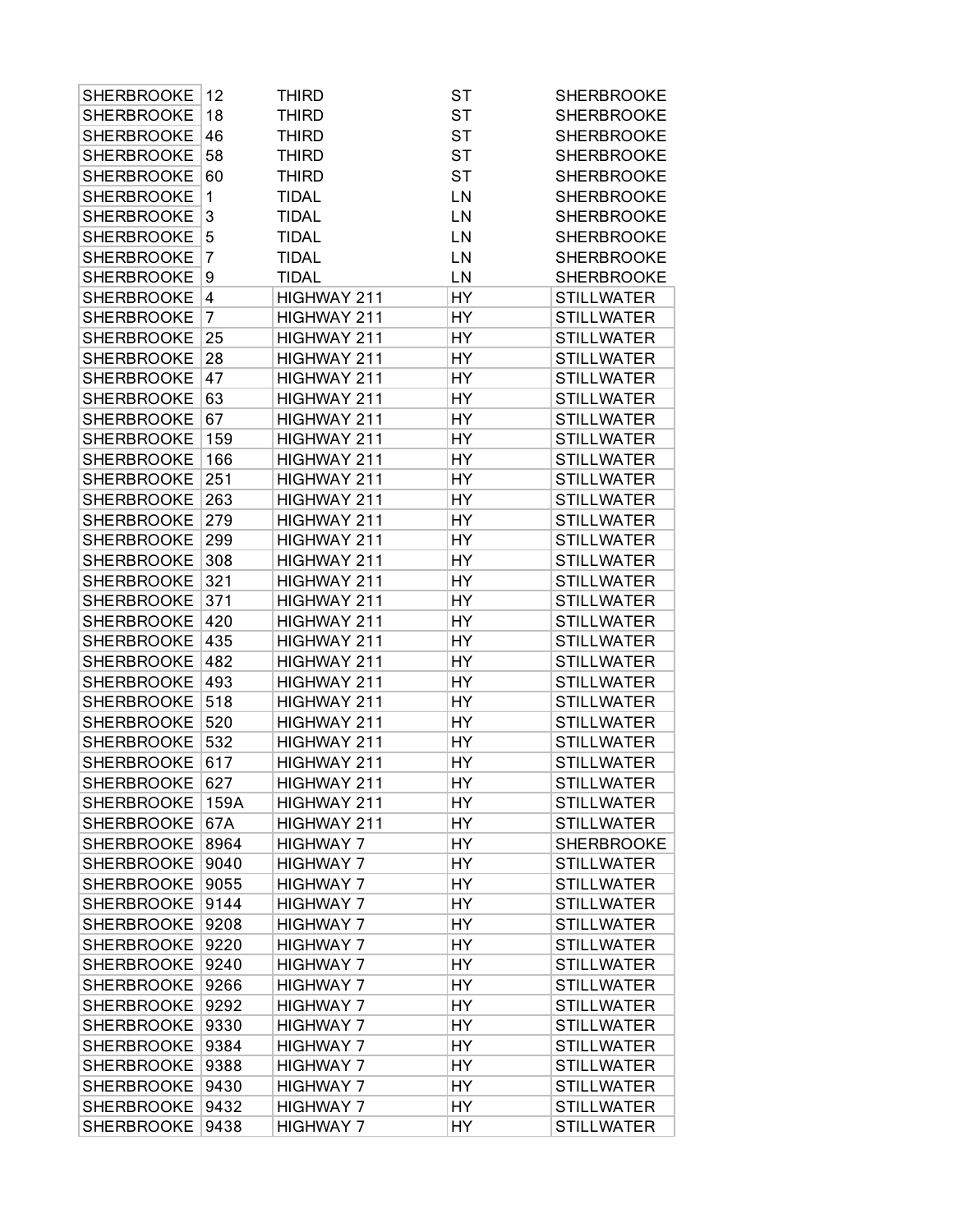| <b>SHERBROOKE</b> | 9544  | <b>HIGHWAY 7</b> | HY        | <b>STILLWATER</b> |
|-------------------|-------|------------------|-----------|-------------------|
| <b>SHERBROOKE</b> | 9558  | <b>HIGHWAY 7</b> | HY        | <b>STILLWATER</b> |
| <b>SHERBROOKE</b> | 9560  | <b>HIGHWAY 7</b> | HY        | <b>STILLWATER</b> |
| <b>SHERBROOKE</b> | 9646  | <b>HIGHWAY 7</b> | HY        | <b>STILLWATER</b> |
| <b>SHERBROOKE</b> | 9648  | <b>HIGHWAY 7</b> | HY        | <b>STILLWATER</b> |
| <b>SHERBROOKE</b> | 9649  | <b>HIGHWAY 7</b> | HY        | <b>STILLWATER</b> |
| <b>SHERBROOKE</b> | 9650  | <b>HIGHWAY 7</b> | HY        | <b>STILLWATER</b> |
| <b>SHERBROOKE</b> | 9652  | <b>HIGHWAY 7</b> | HY        | <b>STILLWATER</b> |
| <b>SHERBROOKE</b> | 9678  | <b>HIGHWAY 7</b> | HY        | <b>STILLWATER</b> |
| <b>SHERBROOKE</b> | 9713  | <b>HIGHWAY 7</b> | HY        | <b>STILLWATER</b> |
| <b>SHERBROOKE</b> | 9718  | <b>HIGHWAY 7</b> | HY        | <b>STILLWATER</b> |
| <b>SHERBROOKE</b> | 9746  | <b>HIGHWAY 7</b> | HY        | <b>STILLWATER</b> |
| <b>SHERBROOKE</b> | 9785  | <b>HIGHWAY 7</b> | HY        | <b>STILLWATER</b> |
| <b>SHERBROOKE</b> | 9825  | <b>HIGHWAY 7</b> | HY        | <b>STILLWATER</b> |
| <b>SHERBROOKE</b> | 9848  | <b>HIGHWAY 7</b> | HY        | <b>STILLWATER</b> |
| <b>SHERBROOKE</b> | 9875  | <b>HIGHWAY 7</b> | HY        | <b>STILLWATER</b> |
| <b>SHERBROOKE</b> | 9877  | <b>HIGHWAY 7</b> | HY        | <b>STILLWATER</b> |
| <b>SHERBROOKE</b> | 9965  | <b>HIGHWAY 7</b> | HY        | <b>STILLWATER</b> |
| <b>SHERBROOKE</b> | 9968  | <b>HIGHWAY 7</b> | HY        | <b>STILLWATER</b> |
| <b>SHERBROOKE</b> | 9987  | <b>HIGHWAY 7</b> | HY        | <b>STILLWATER</b> |
| <b>SHERBROOKE</b> | 10052 | <b>HIGHWAY 7</b> | HY        | <b>STILLWATER</b> |
| <b>SHERBROOKE</b> | 10143 | <b>HIGHWAY 7</b> | HY        | <b>STILLWATER</b> |
| <b>SHERBROOKE</b> | 10209 | <b>HIGHWAY 7</b> | HY        | <b>STILLWATER</b> |
| <b>SHERBROOKE</b> | 10253 | <b>HIGHWAY 7</b> | HY        | <b>STILLWATER</b> |
| <b>SHERBROOKE</b> | 607   | <b>OLD ROAD</b>  | HL        | <b>SHERBROOKE</b> |
| <b>SHERBROOKE</b> | 615   | <b>OLD ROAD</b>  | <b>HL</b> | <b>SHERBROOKE</b> |
| <b>SHERBROOKE</b> | 625   | <b>OLD ROAD</b>  | <b>HL</b> | <b>SHERBROOKE</b> |
| <b>SHERBROOKE</b> | 701   | <b>OLD ROAD</b>  | HL        | <b>STILLWATER</b> |
| <b>SHERBROOKE</b> | 10    | <b>RIVERVIEW</b> | <b>RD</b> | <b>STILLWATER</b> |
| <b>SHERBROOKE</b> | 12    | <b>RIVERVIEW</b> | <b>RD</b> | <b>STILLWATER</b> |
| <b>SHERBROOKE</b> | 20    | <b>RIVERVIEW</b> | <b>RD</b> | <b>STILLWATER</b> |
| <b>SHERBROOKE</b> | 39    | <b>RIVERVIEW</b> | <b>RD</b> | <b>STILLWATER</b> |
| <b>SHERBROOKE</b> | 45    | <b>RIVERVIEW</b> | <b>RD</b> | <b>STILLWATER</b> |
| <b>SHERBROOKE</b> | 44    | <b>WATERNISH</b> | <b>RD</b> | <b>WATERNISH</b>  |
| <b>SHERBROOKE</b> | 106   | <b>WATERNISH</b> | <b>RD</b> | <b>WATERNISH</b>  |
| <b>SHERBROOKE</b> | 189   | <b>WATERNISH</b> | <b>RD</b> | <b>WATERNISH</b>  |
| <b>SHERBROOKE</b> | 292   | <b>WATERNISH</b> | <b>RD</b> | <b>WATERNISH</b>  |
| <b>SHERBROOKE</b> | 332   | <b>WATERNISH</b> | <b>RD</b> | <b>WATERNISH</b>  |
| <b>SHERBROOKE</b> | 424   | <b>WATERNISH</b> | <b>RD</b> | <b>WATERNISH</b>  |
| <b>SHERBROOKE</b> | 492   | <b>WATERNISH</b> | <b>RD</b> | <b>WATERNISH</b>  |
| <b>SHERBROOKE</b> | 539   | <b>WATERNISH</b> | <b>RD</b> | <b>WATERNISH</b>  |
| <b>SHERBROOKE</b> | 548   | <b>WATERNISH</b> | <b>RD</b> | <b>WATERNISH</b>  |
| <b>SHERBROOKE</b> | 716   | <b>WATERNISH</b> | <b>RD</b> | <b>WATERNISH</b>  |
| <b>SHERBROOKE</b> | 870   | <b>WATERNISH</b> | <b>RD</b> | <b>WATERNISH</b>  |
| <b>SHERBROOKE</b> | 875   | <b>WATERNISH</b> | <b>RD</b> | <b>WATERNISH</b>  |
| <b>SHERBROOKE</b> | 916   | <b>WATERNISH</b> | <b>RD</b> | <b>WATERNISH</b>  |
| <b>SHERBROOKE</b> | 976   | <b>WATERNISH</b> | <b>RD</b> | <b>WATERNISH</b>  |
| <b>SHERBROOKE</b> | 1057  | <b>WATERNISH</b> | <b>RD</b> | <b>WATERNISH</b>  |
| <b>SHERBROOKE</b> | 1071  | <b>WATERNISH</b> | <b>RD</b> | <b>WATERNISH</b>  |
| <b>SHERBROOKE</b> | 1089  | <b>WATERNISH</b> | <b>RD</b> | <b>WATERNISH</b>  |
| <b>SHERBROOKE</b> | 1190  | <b>WATERNISH</b> | <b>RD</b> | <b>WATERNISH</b>  |
| <b>SHERBROOKE</b> | 1269  | <b>WATERNISH</b> | <b>RD</b> | <b>WATERNISH</b>  |